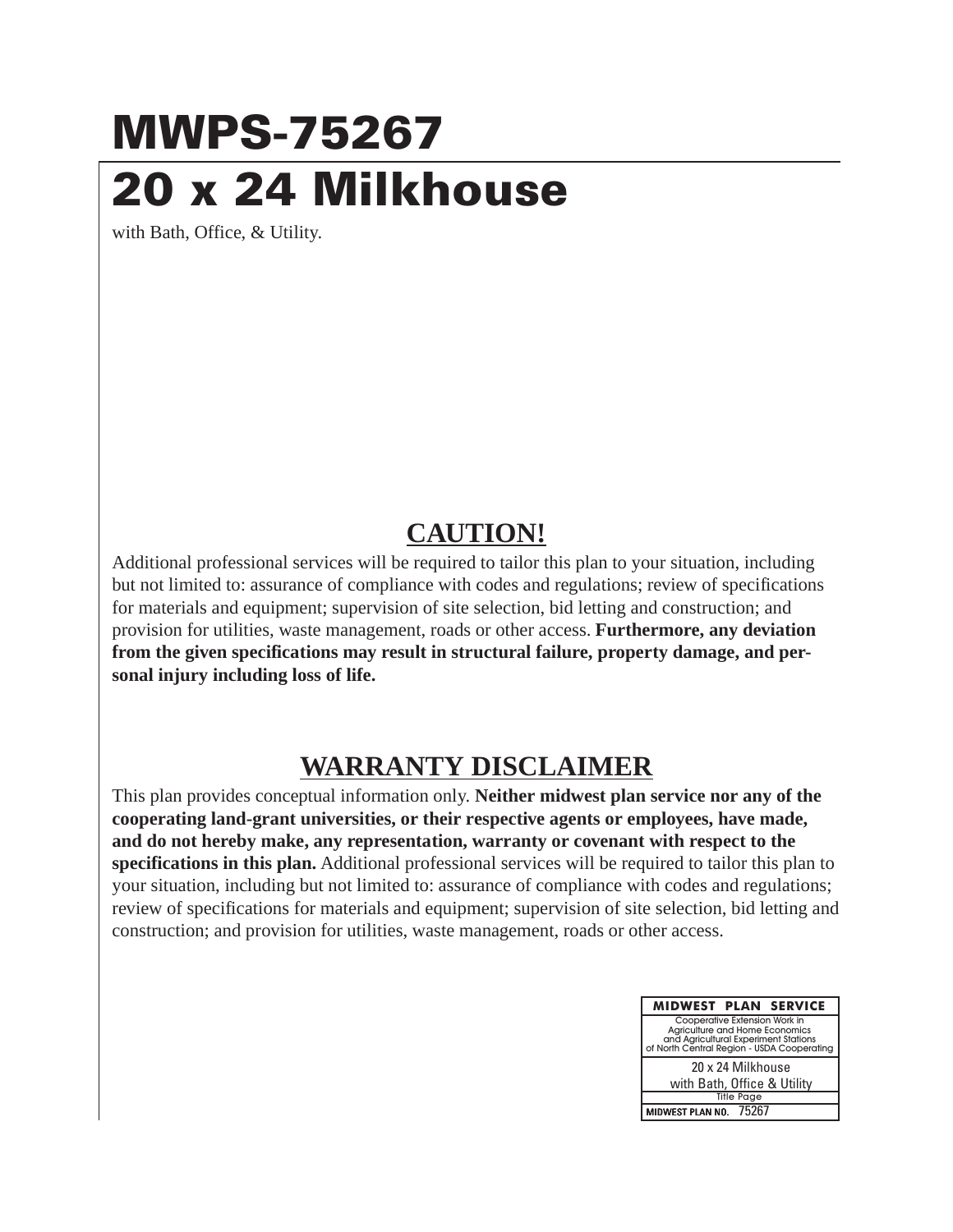

Pages 364 similar to pages 3e4 of 75265

 $\ddot{\phantom{0}}$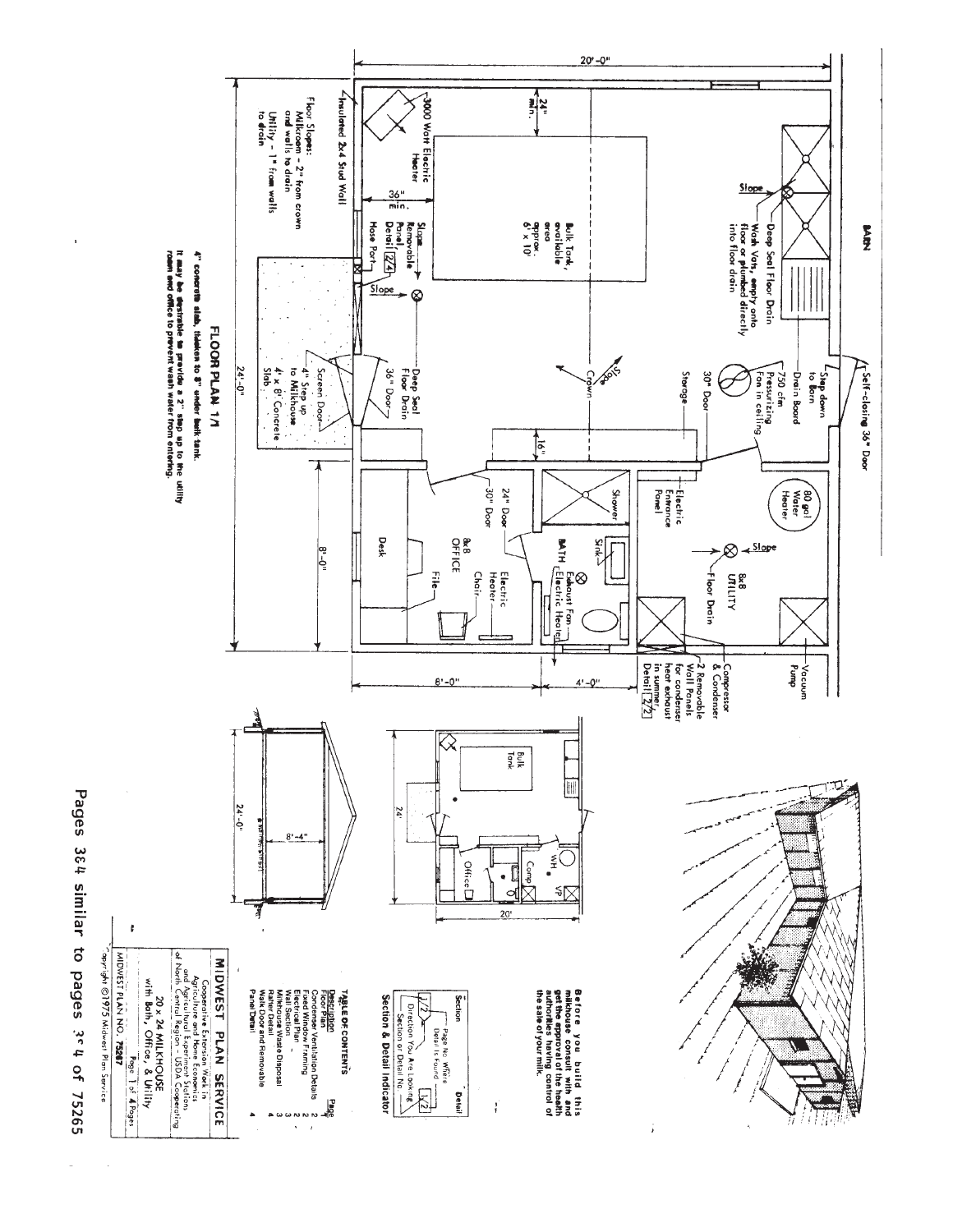

xayright @1975 Midwest Plan Service

 $\mathbf{I}$ 

ï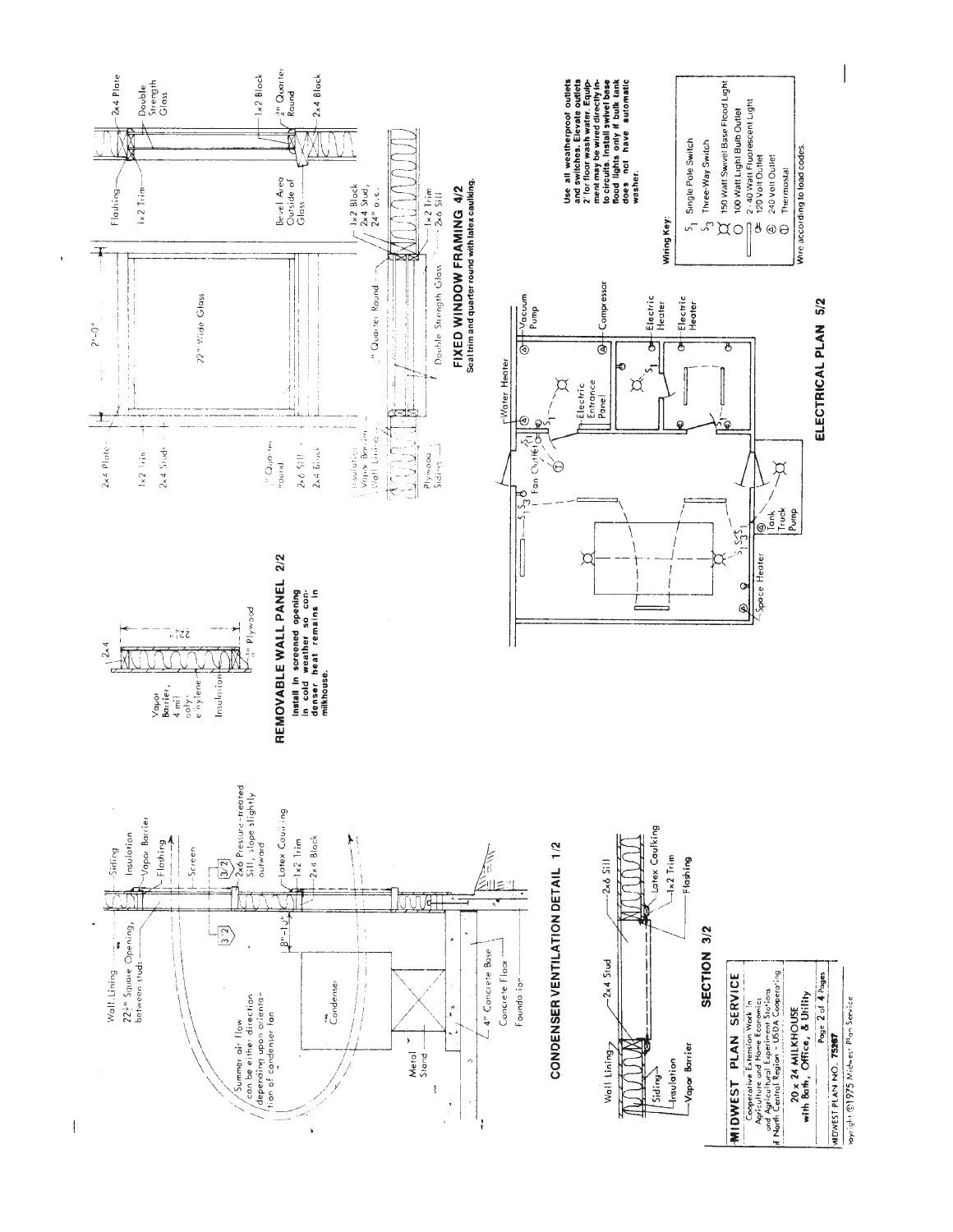

Copyright © 1975 Midwest Plan Service